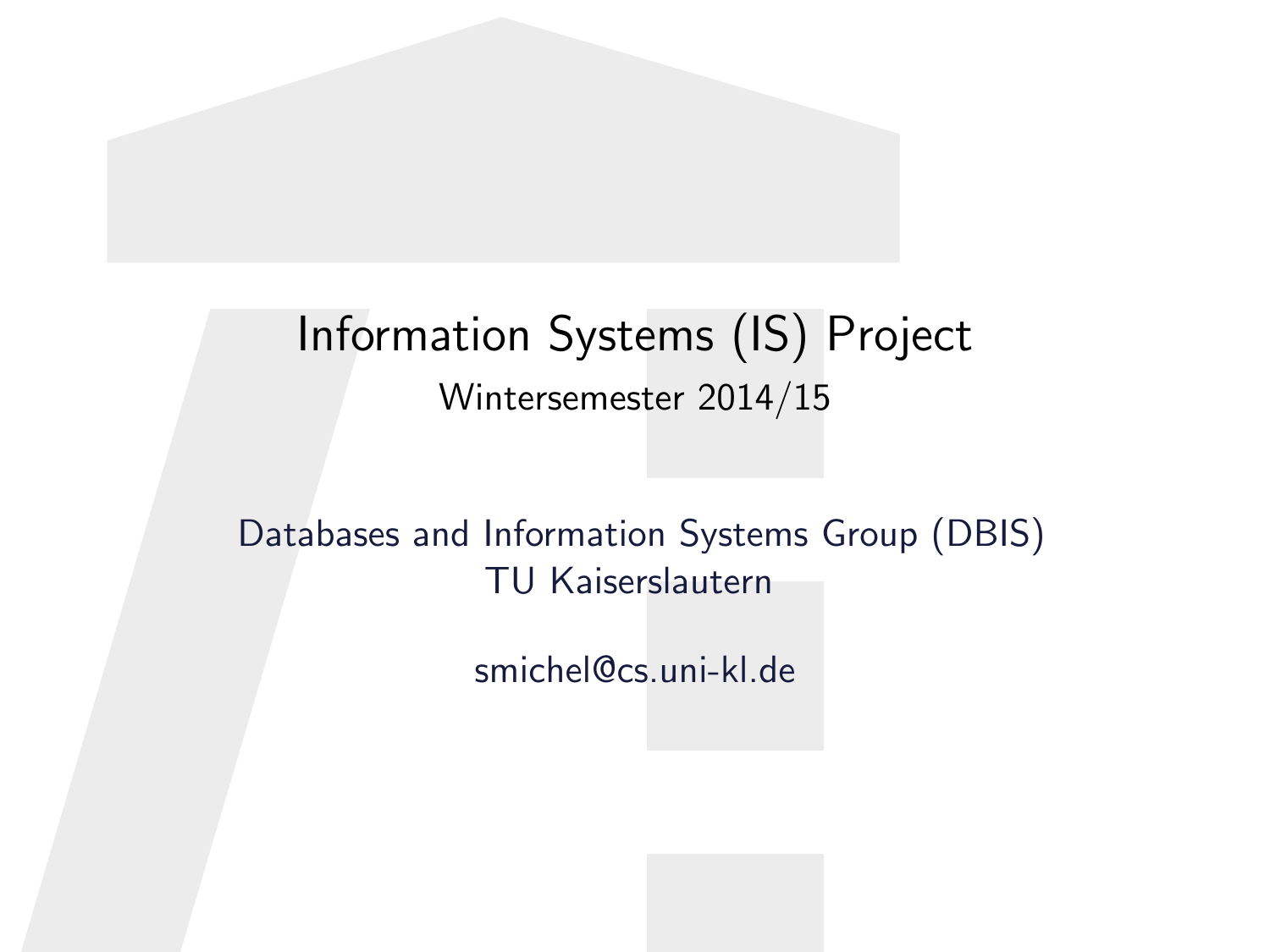Overall, to implement a full-fledged Web search engine (WSE). Apply and strengthen knowledge on basic DBIS topics. Learn and apply novel concepts of information retrieval (IR).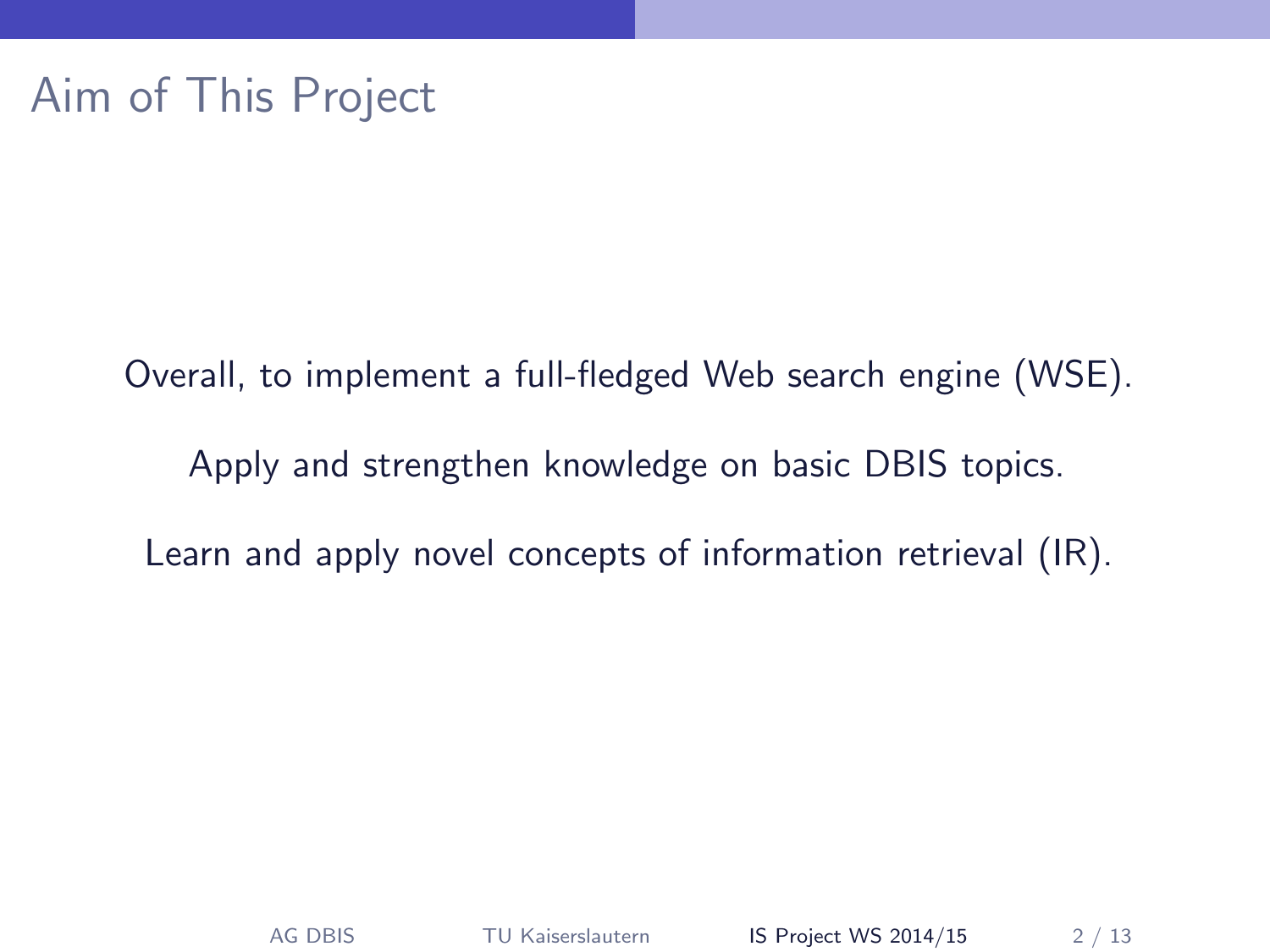# Organization: Team

Databases and Information Systems Group (DBIS)

- Prof. Dr.-Ing. Sebastian Michel
- MSc Evica Milchevski
- MSc Koninika Pal
- MSc Kiril Panev

For email addresses and rooms see websites: <http://wwwlgis.informatik.uni-kl.de/cms/dbis/staff/>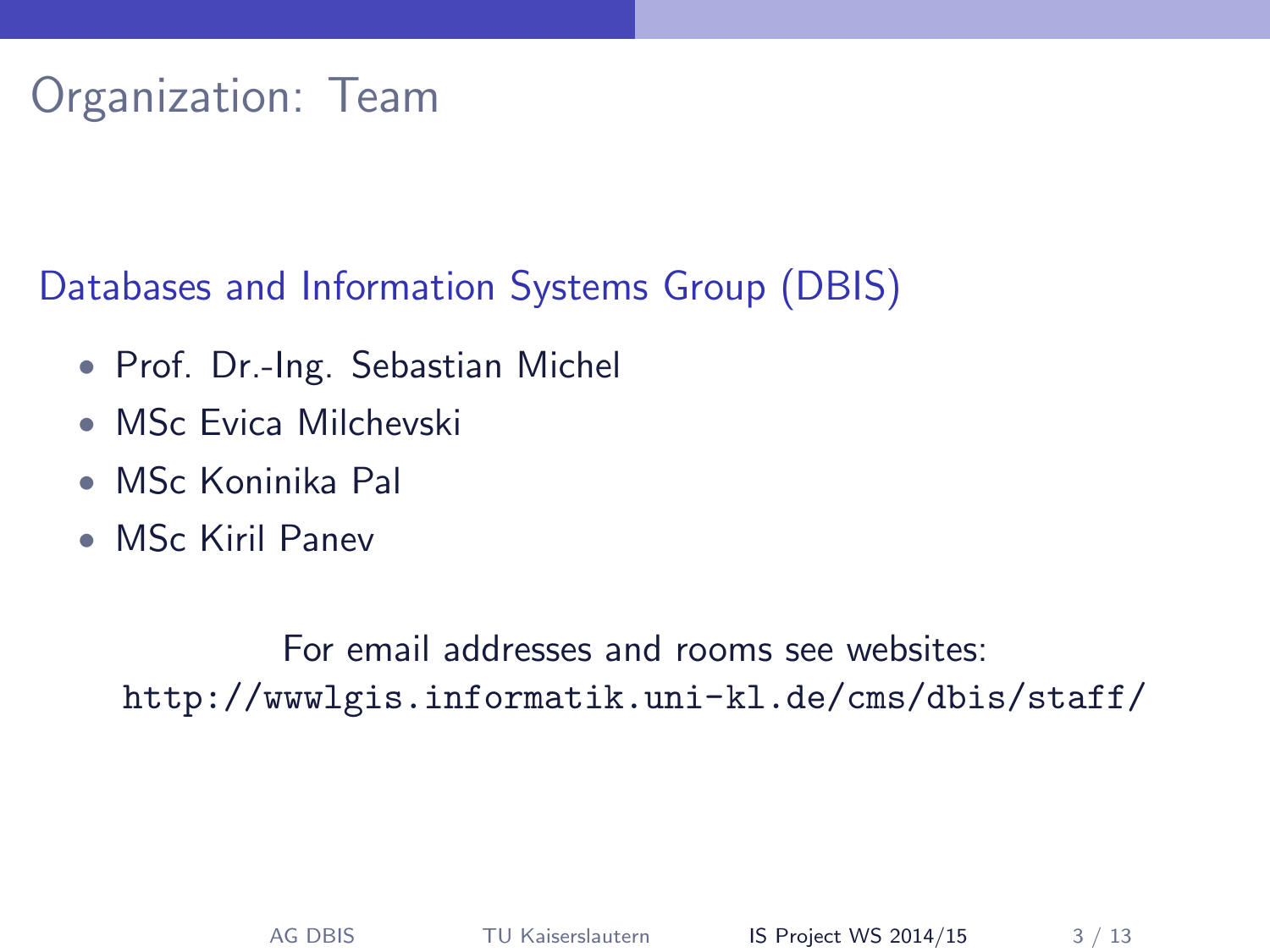## Organization: Assignments

- There will be 4 assignment sheets throughout the semester
- First one is handed out today.
- Sheets will be available on website or distributed via email.
- Three weeks between the assignment sheets.
- Four weeks to hand in the solution (exact deadlines written on each sheet).
- Each group has to hand in one solution to each sheet.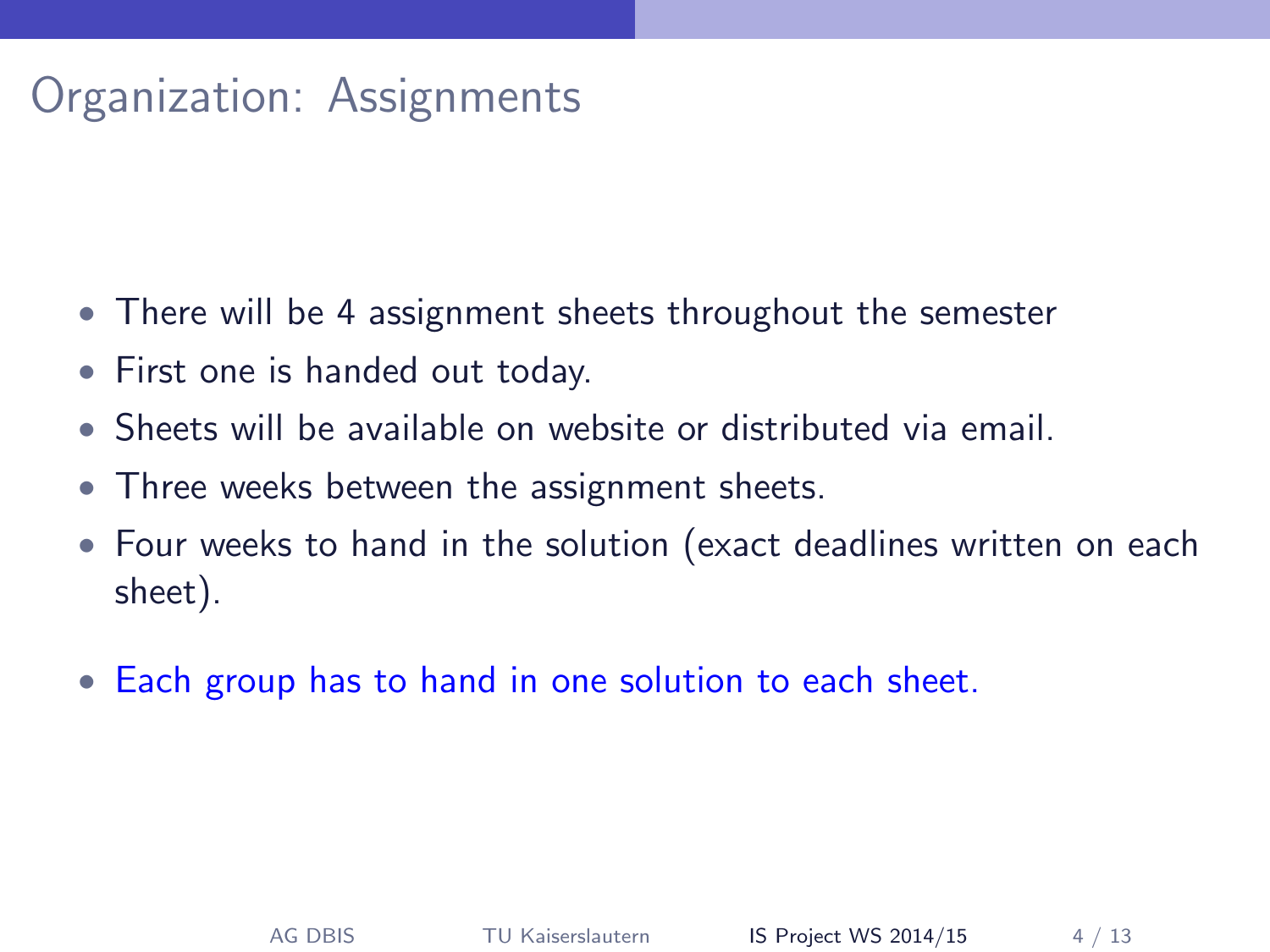# Organization: Groups

- Each group consists of two students.
- Will be formed during this kickoff meeting.
- Each group gets assigned one primary tutor.
- Each group member is substantially involved in providing the solutions (see, grading and exams).
- Groups work independently.
- Each group has to hand in one solution to each sheet.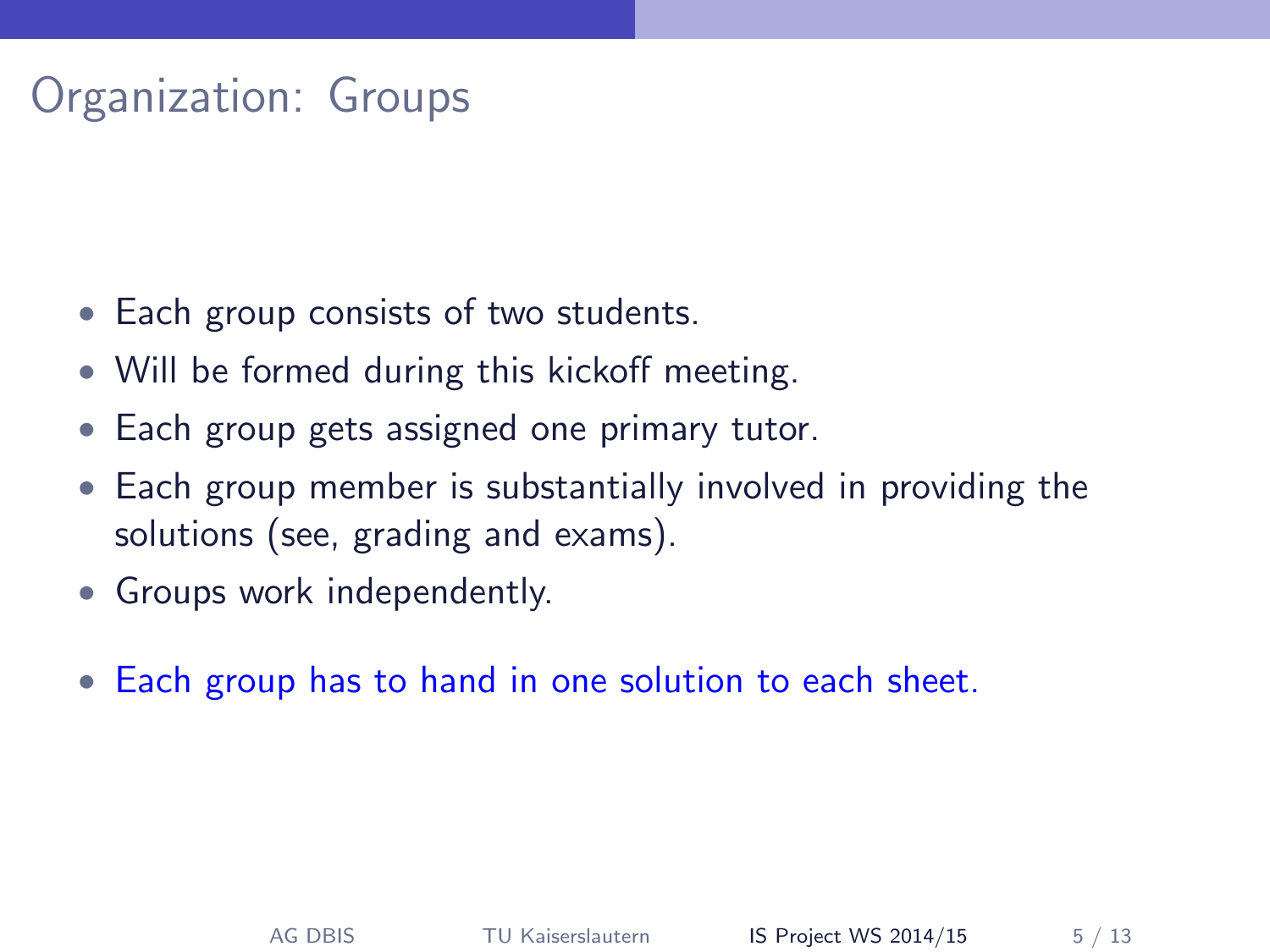# Organization: Assignment Sheets

Each assignment sheet comes with

- Well, assignments
- Questions: Sample questions that should trigger thoughts on. These are also examples of questions we could ask in the review meetings.
- Hints that..... Like, you should better use a library, you can use XPath to get HTML links out of HTML documents.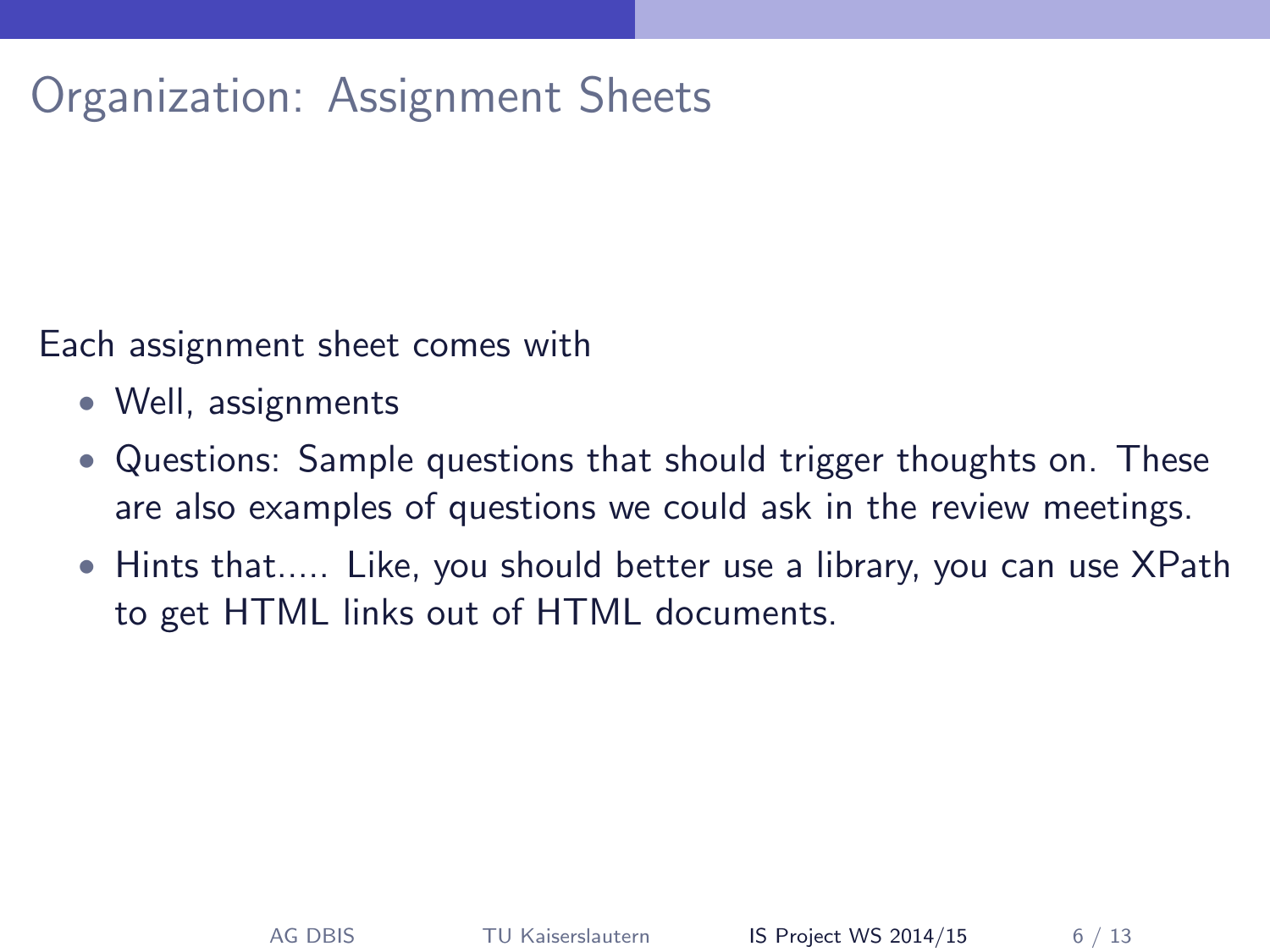# Organization: Reviews (aka. Exams)

- There will be a review meeting, for each group individually, a few days after the solutions deadline.
- This has the character of a code review and at the same time oral exam.
- That is, there are 4 oral exams throughout the semester; there is no final oral or written exam.
- During these meetings, the solution (implementation) is to be demonstrated.
- Questions will be directed to the entire group of to a specific, individual student.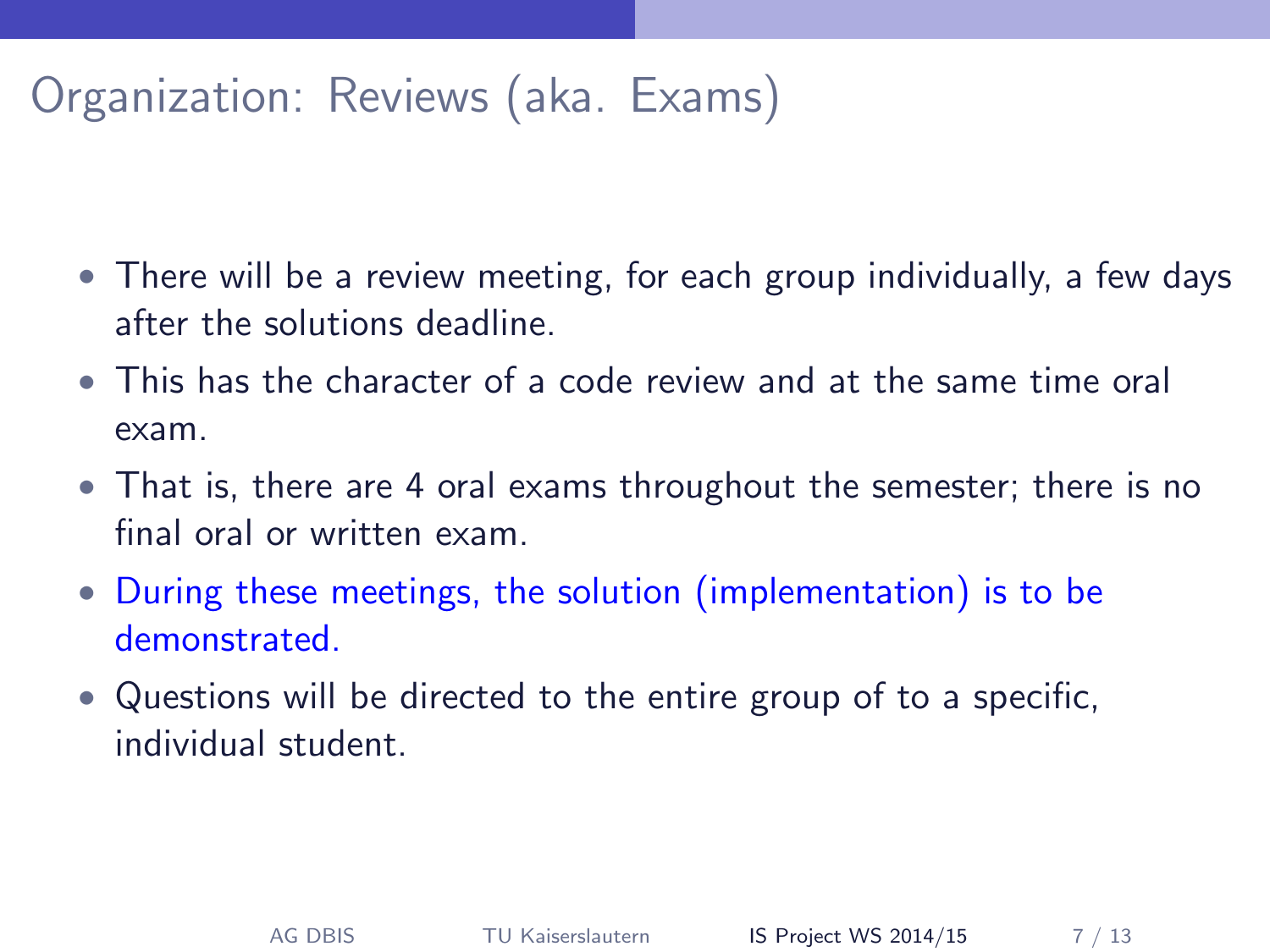# Organization: Grading / Passing

The grading is done on an individual basis, i.e., separately for each group member.

#### Grading/Assessment based on

- Quality and completeness of handed-in code.
- Ability to explain code, respectively the entire approach/setup.
- Ability to answer and discuss questions raised on assignment sheets,
- and the performance in related discussions with respect to the project.

#### **Passing**

- Both group members need to show equal performance/participation
- Passing each review meeting is sufficient for overall passing.
- However, one failed review meeting leads immediately to failing the entire project.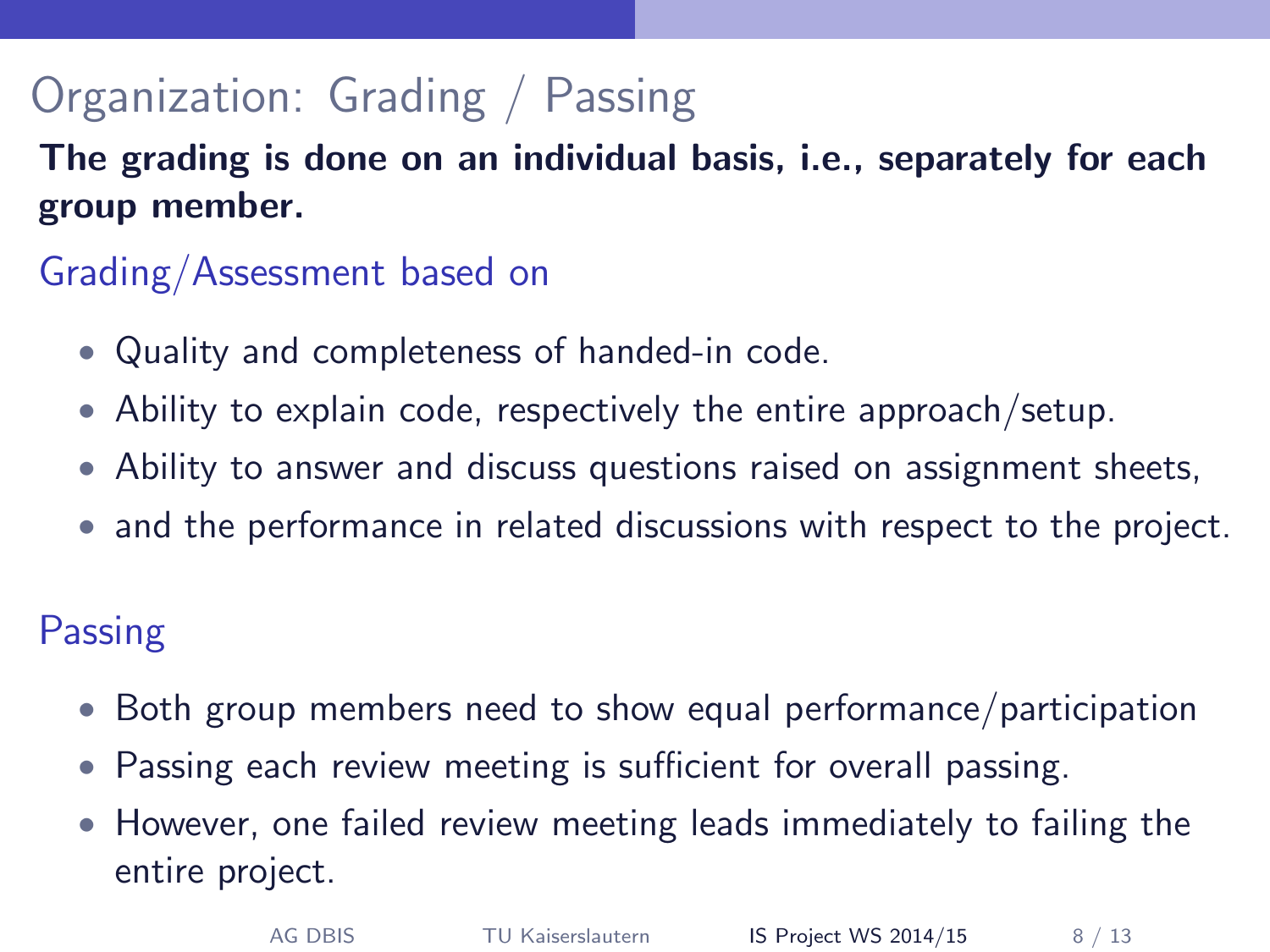### Organization: How to Fail the Project

- Miss a submission deadline.
- Copy code from your fellow students: if two groups show the same code, both groups fail.
- Copy code from Web sources: use of libraries mentioned in the assignment sheet is fine. If you have questions, better ask us before.
- Being not able to explain your submitted code.
- Being not able to answer conceptual questions related to code, setup, approach.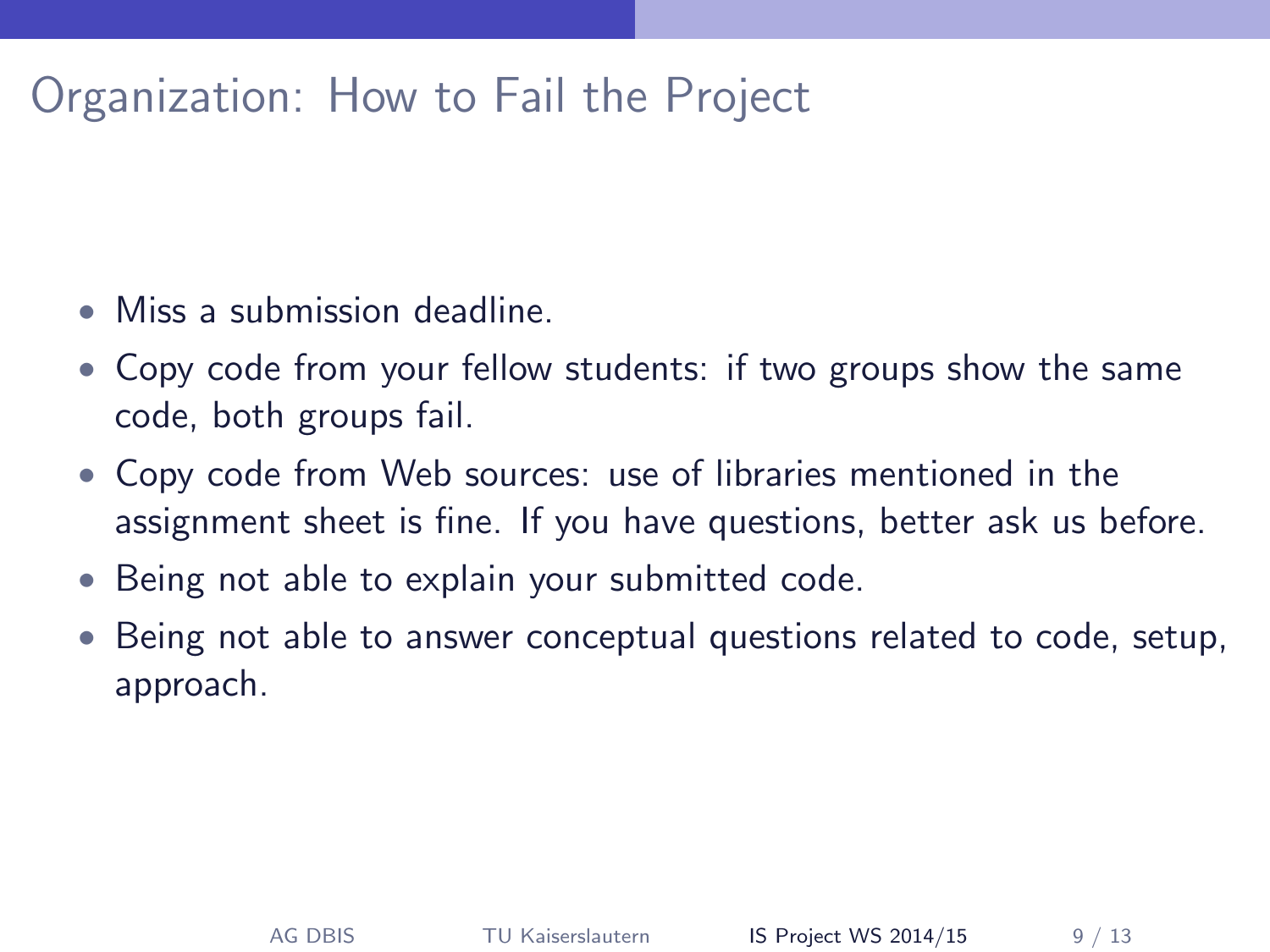### How to Approach Assignments

- There are, on each sheet, several assignments that are (fully) orthogonal.
- For instance, the Indexer and the Crawler. Although they "talk" to each other. This is ideal, to split the work among the members of a group.
- But remember that each group member needs to be aware of the implemented solution.
- Assignments are not overly tightly specified. There are very few places where we specified specific interfaces or data formats. In all other parts, you are free to realize your own solution.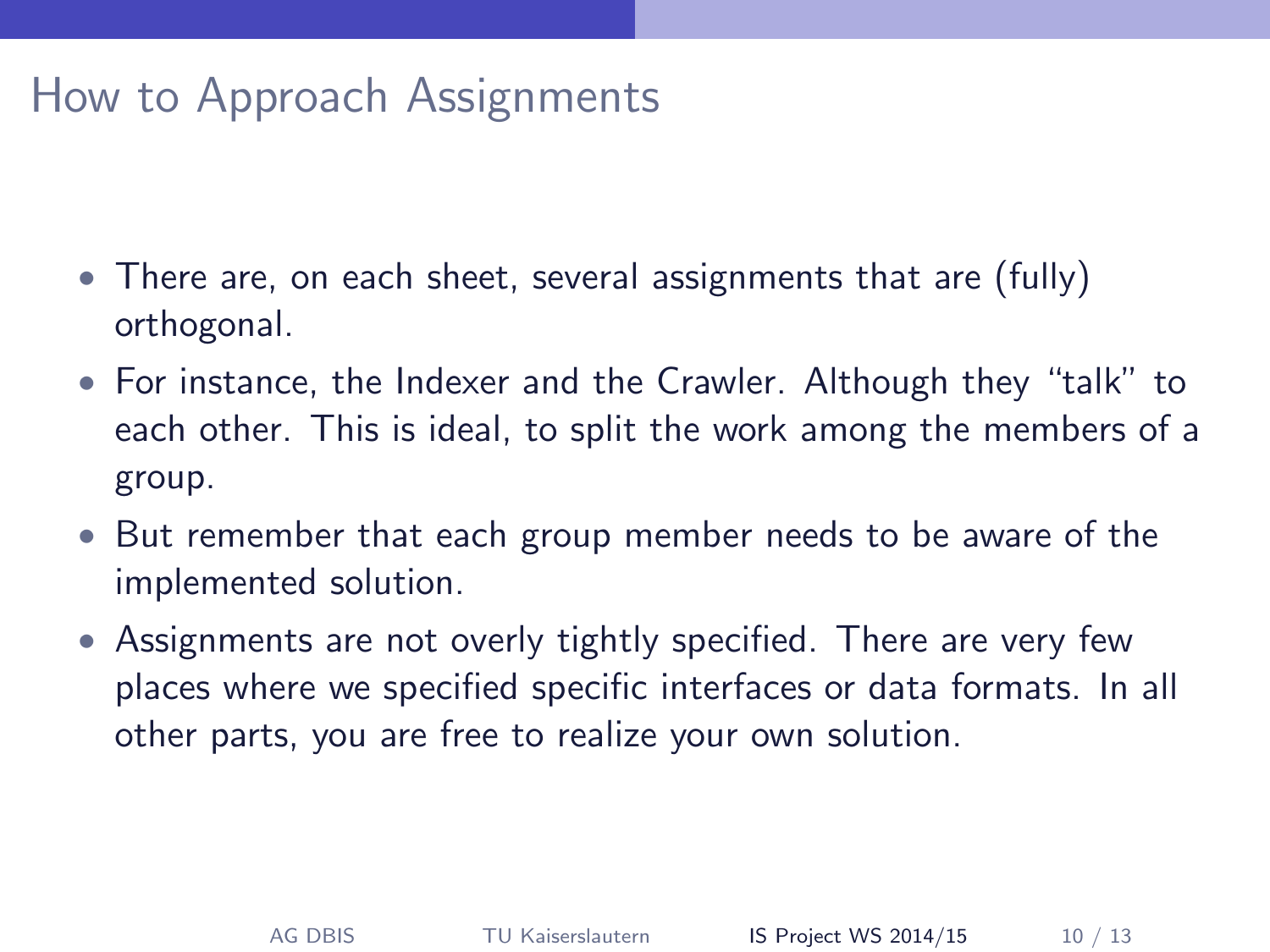### Your Tutor

- Each group gets one specific tutor assigned.
- Your tutor helps with questions regarding the formulation of assignments, i.e., clarifications. If you have such questions, send an email first. If it cannot be resolved by email, make an appointment for a meeting.
- Use the prefix *[is-project]* in the email subject field.
- We will collect frequently raised questions together with answers/hints on a separate website/wiki.
- Your tutor is not there to debug your code.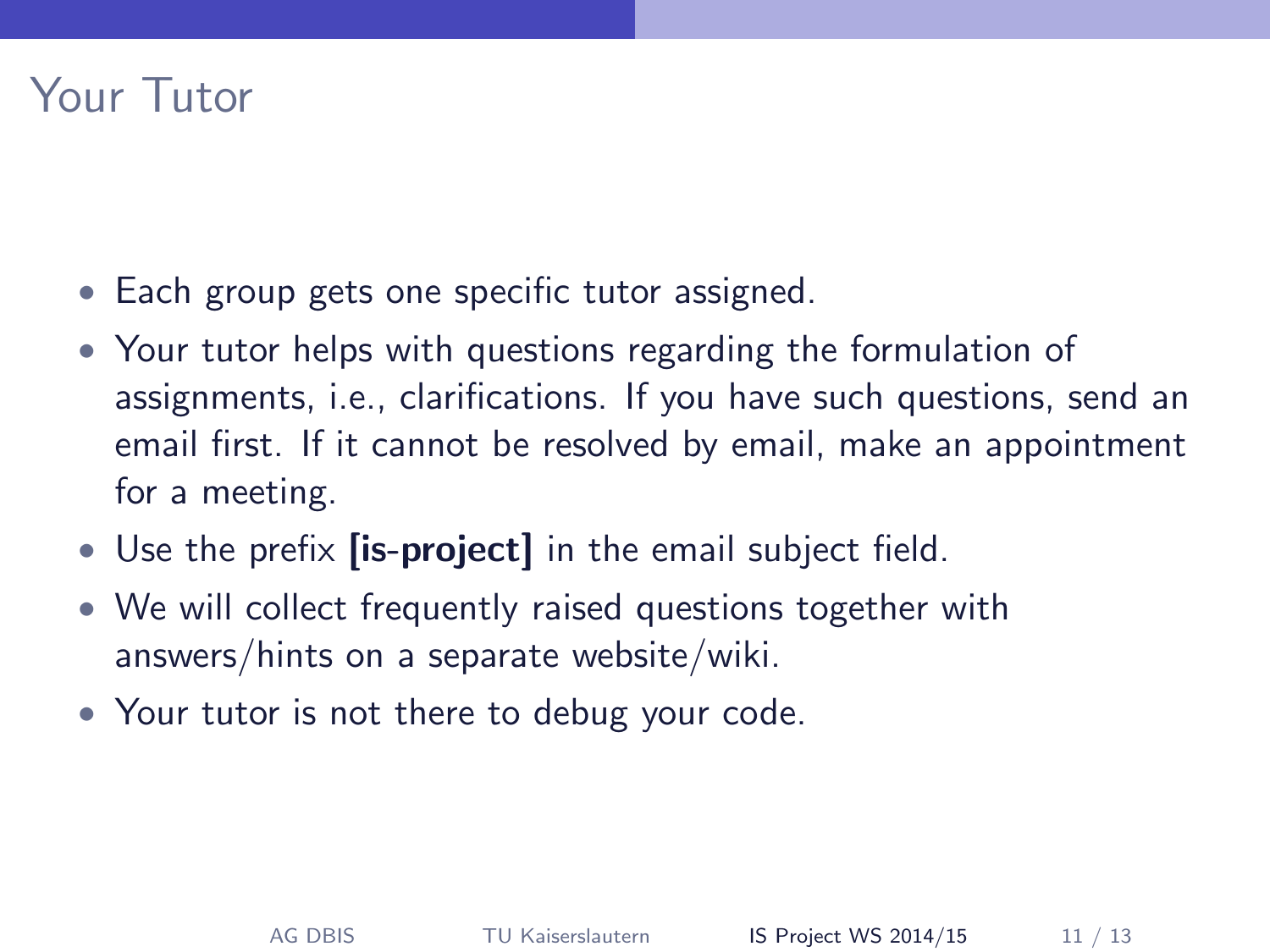# Programming Language

- Java 8
- We give pointers to libraries you might want to use as there are certain things no one needs to implement from scratch.
- The use of any other library if prohibited. If you believe that a certain library is helpful without solving the assignment already—completely or to a large extent—let us know. If we agree, we will inform all participants that it is fine to use it.